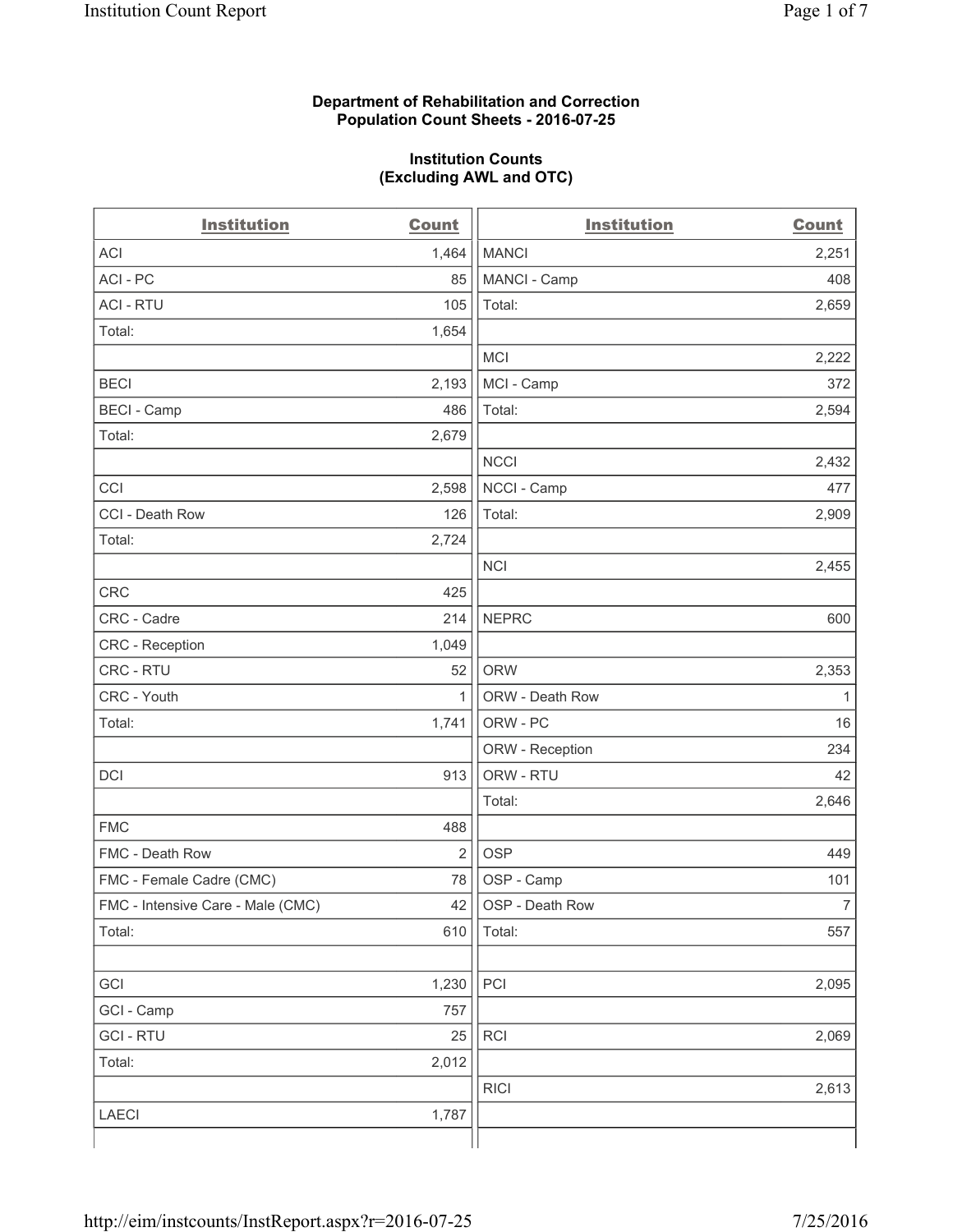|                          |       | SCI            |                          | 2,027  |
|--------------------------|-------|----------------|--------------------------|--------|
| LECI                     | 2,270 |                |                          |        |
| LECI - Camp              | 181   | SOCF           |                          | 1,184  |
| Total:                   | 2,451 | SOCF - RTU     |                          | 53     |
|                          |       | Total:         |                          | 1,237  |
| LOCI                     | 2,287 |                |                          |        |
|                          |       | <b>TCI</b>     |                          | 1,079  |
| LORCI                    | 276   | TCI - Camp     |                          | 407    |
| LORCI - Cadre            | 161   | Total:         |                          | 1,486  |
| <b>LORCI - Reception</b> | 1,230 |                |                          |        |
| Total:                   | 1,667 | <b>TOCI</b>    |                          | 1,094  |
|                          |       | TOCI - PC      |                          | 118    |
| <b>MACI</b>              | 650   | Total:         |                          | 1,212  |
| MACI - Minimum           | 1,269 |                |                          |        |
| Total:                   | 1,919 | <b>WCI</b>     |                          | 1,147  |
|                          |       | <b>WCI-RTU</b> |                          | 89     |
|                          |       | Total:         |                          | 1,236  |
|                          |       |                | <b>Total Population:</b> | 50,839 |

\* The Total Population includes 30 Offenders with Reason Codes 30 & 31. \*\* The Total Population includes 35 Offenders with Reason Code 0A.

# **Male Population by Security Level (Include AWL and Exclude OTC)**

| <b>Security Level</b>  |                   | <b>Body</b> | <b>AWL</b> | $(-OTC)$ | <b>Total</b> |
|------------------------|-------------------|-------------|------------|----------|--------------|
| Total Level 5          |                   | 107         |            |          | 107          |
| <b>Total Level 4</b>   |                   | 1,893       | 19         | 17       | 1,895        |
| Total Level 3          |                   | 11,935      | 168        | 143      | 11,960       |
| Total Level 2          |                   | 16,846      | 215        | 159      | 16,902       |
| Total Level 1          |                   | 15,592      | 139        | 76       | 15,655       |
| <b>Total Death Row</b> |                   | 135         |            | 0        | 136          |
|                        | <b>Total Male</b> | 46,508      | 543        | 396      | 46,655       |

#### **Female Population by Institution (Include AWL and Exclude OTC)**

| <b>Institution</b>       | <b>Body</b> | <b>AWL</b> | $(-OTC)$ | <b>Total</b> |
|--------------------------|-------------|------------|----------|--------------|
| <b>DCI</b>               | 913         |            | 6        | 914          |
| <b>FMC</b>               | 26          | 3          |          | 27           |
| FMC - Female Cadre (CMC) | 78          | ◠          | ◠        | 78           |
| <b>NEPRC</b>             | 600         | 15         | 11       | 604          |
| <b>ORW</b>               | 2,353       | 45         | 27       | 2,371        |
|                          |             |            |          |              |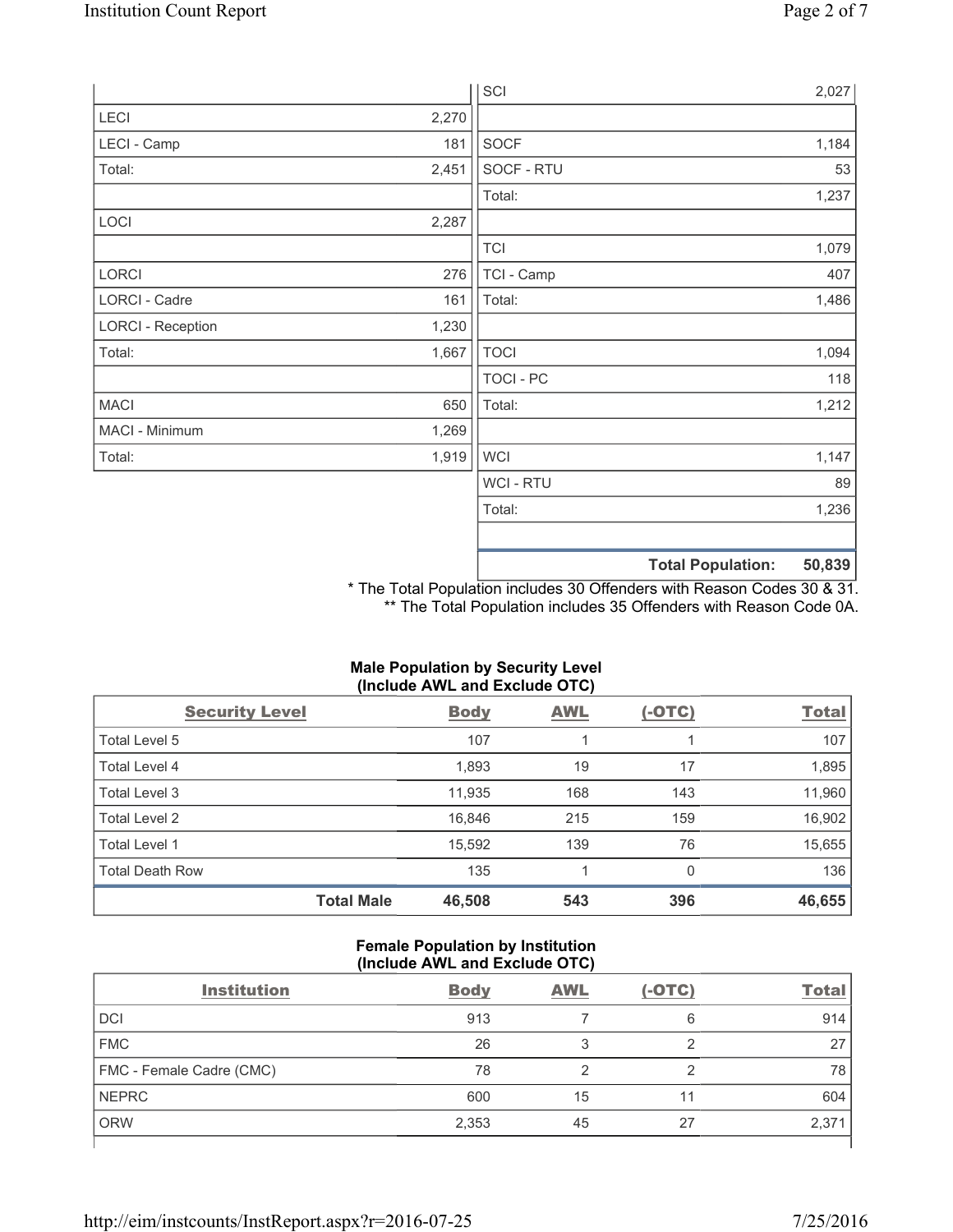| <b>ORW - Death Row</b> |                          |        | 0   |     |        |
|------------------------|--------------------------|--------|-----|-----|--------|
| ORW - PC               |                          | 16     |     |     |        |
| ORW - Reception        |                          | 234    |     |     | 234    |
| ORW - RTU              |                          | 42     |     |     | 42     |
|                        | <b>Total Female</b>      | 4,263  | 73  | 48  | 4,288  |
|                        | <b>Total Population:</b> | 50,771 | 616 | 444 | 50,943 |

#### **Male Population by Institution: Security Level 5 (Include AWL and Exclude OTC)**

|            | <b>Institution</b>   | <b>Body</b> | <b>AWL</b> | $(-OTC)$ | <b>Total</b> |
|------------|----------------------|-------------|------------|----------|--------------|
| <b>OSP</b> |                      | 105         |            |          | 105          |
| SOCF - RTU |                      |             |            |          |              |
|            | <b>Total Level 5</b> | 107         |            |          | 107          |

## **Male Population by Institution: Security Level 4 (Include AWL and Exclude OTC)**

| <b>Institution</b>       |                      | <b>Body</b>    | <b>AWL</b>          | $(-OTC)$            | <b>Total</b>              |
|--------------------------|----------------------|----------------|---------------------|---------------------|---------------------------|
| CCI                      |                      | 3              | $\mathsf{O}\xspace$ | $\mathsf{O}\xspace$ | $\ensuremath{\mathsf{3}}$ |
| <b>CRC</b>               |                      | 15             | $\mathsf{O}\xspace$ | $\mathsf{O}\xspace$ | 15                        |
| CRC - Reception          |                      | $\sqrt{3}$     | $\mathsf{O}\xspace$ | $\mathsf 0$         | $\mathfrak{S}$            |
| LECI                     |                      | 5              | $\mathsf{O}\xspace$ | $\mathsf{O}\xspace$ | $\sqrt{5}$                |
| LOCI                     |                      | 2              | $\mathsf{O}\xspace$ | $\mathsf{O}\xspace$ | $\sqrt{2}$                |
| <b>LORCI</b>             |                      | 8              | $\mathbf{1}$        | $\mathbf{1}$        | $\,8\,$                   |
| LORCI - Cadre            |                      | 1              | $\mathsf{O}\xspace$ | $\mathsf{O}\xspace$ | 1                         |
| <b>LORCI - Reception</b> |                      | 3              | $\mathsf{O}\xspace$ | $\mathsf{O}\xspace$ | $\ensuremath{\mathsf{3}}$ |
| <b>MANCI</b>             |                      | 17             | $\mathsf{O}\xspace$ | $\mathsf{O}\xspace$ | $17\,$                    |
| NCCI                     |                      | 4              | $\mathsf{O}\xspace$ | $\mathsf{O}\xspace$ | $\overline{4}$            |
| <b>NCI</b>               |                      | 3              | $\mathsf{O}\xspace$ | $\mathsf{O}\xspace$ | $\mathsf 3$               |
| <b>OSP</b>               |                      | 338            | $\sqrt{5}$          | 5                   | 338                       |
| <b>RCI</b>               |                      | 24             | $\mathsf 0$         | $\mathsf{O}\xspace$ | 24                        |
| SCI                      |                      | $\overline{4}$ | $\mathsf{O}\xspace$ | $\mathsf{O}\xspace$ | $\overline{4}$            |
| <b>SOCF</b>              |                      | 1,179          | 11                  | 10                  | 1,180                     |
| SOCF - RTU               |                      | 48             | $\mathsf{O}\xspace$ | $\mathsf 0$         | 48                        |
| <b>TOCI</b>              |                      | 197            | $\sqrt{2}$          | 1                   | 198                       |
| <b>TOCI - PC</b>         |                      | 20             | $\mathsf{O}\xspace$ | $\mathsf{O}\xspace$ | 20                        |
| <b>WCI</b>               |                      | 18             | $\mathsf 0$         | $\mathsf{O}\xspace$ | 18                        |
| WCI - RTU                |                      | 1              | $\mathsf{O}\xspace$ | $\mathsf{O}\xspace$ | 1                         |
|                          | <b>Total Level 4</b> | 1,893          | 19                  | 17                  | 1,895                     |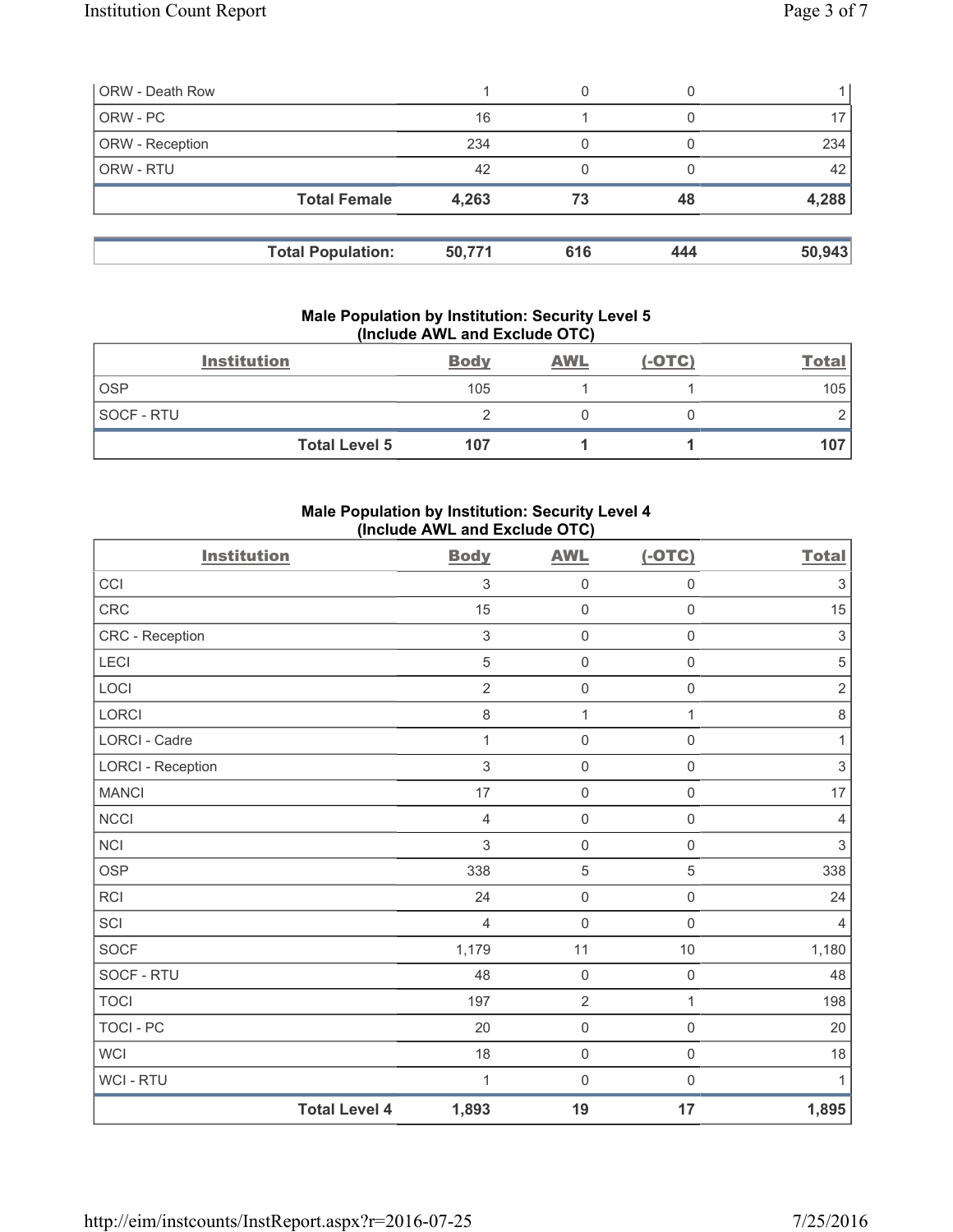| <b>Institution</b>                | <b>Body</b>    | <b>AWL</b>          | $(-OTC)$            | <b>Total</b>   |
|-----------------------------------|----------------|---------------------|---------------------|----------------|
| ACI                               | 32             | $\mathsf 0$         | $\mathsf 0$         | 32             |
| <b>BECI</b>                       | $\overline{4}$ | 0                   | $\mathsf 0$         | $\overline{4}$ |
| CCI                               | $\sqrt{2}$     | $\mathsf{O}\xspace$ | $\mathsf 0$         | $\sqrt{2}$     |
| CCI - Death Row                   | 1              | $\mathsf{O}\xspace$ | $\mathbf 0$         | $\mathbf{1}$   |
| CRC                               | 100            | 10                  | 10                  | 100            |
| CRC - Cadre                       | 196            | $\mathbf{1}$        | $\mathbf{1}$        | 196            |
| CRC - Reception                   | 720            | 18                  | 12                  | 726            |
| CRC - RTU                         | 45             | $\mathbf{1}$        | $\mathsf 0$         | 46             |
| <b>FMC</b>                        | $\,$ 5 $\,$    | 0                   | $\mathsf{O}\xspace$ | $\mathbf 5$    |
| FMC - Intensive Care - Male (CMC) | $\overline{2}$ | $\mathsf{O}\xspace$ | $\mathsf 0$         | $\mathbf 2$    |
| <b>LAECI</b>                      | $\overline{2}$ | $\mathsf{O}\xspace$ | $\mathsf 0$         | $\overline{2}$ |
| LECI                              | 2,179          | 16                  | 14                  | 2,181          |
| LOCI                              | $\overline{7}$ | $\mathsf{O}\xspace$ | $\mathsf 0$         | $\overline{7}$ |
| LORCI                             | 87             | 37                  | 33                  | 91             |
| LORCI - Cadre                     | 115            | $\mathsf 0$         | $\mathsf 0$         | 115            |
| <b>LORCI - Reception</b>          | 808            | $\mathsf 0$         | $\mathsf 0$         | 808            |
| <b>MACI</b>                       | 569            | 3                   | $\,$ 3 $\,$         | 569            |
| <b>MANCI</b>                      | 2,173          | 26                  | 24                  | 2,175          |
| <b>MCI</b>                        | 8              | $\mathsf{O}\xspace$ | $\mathbf 0$         | 8              |
| <b>NCCI</b>                       | 22             | $\mathbf{1}$        | $\mathbf{1}$        | 22             |
| <b>NCI</b>                        | 8              | $\mathsf{O}\xspace$ | $\mathsf 0$         | $\,8\,$        |
| PCI                               | 38             | $\mathbf{1}$        | $\mathsf 0$         | 39             |
| RCI                               | 1,799          | 26                  | 21                  | 1,804          |
| <b>RICI</b>                       | $6\,$          | 0                   | $\mathsf 0$         | $\,6\,$        |
| SCI                               | $\sqrt{5}$     | $\mathsf{O}\xspace$ | $\mathsf 0$         | $\,$ 5 $\,$    |
| SOCF                              | 4              | $\mathsf{O}\xspace$ | $\mathsf{O}\xspace$ | $\overline{4}$ |
| SOCF - RTU                        | $\mathsf 3$    | $\mathsf{O}\xspace$ | $\mathsf 0$         | $\mathfrak{S}$ |
| <b>TCI</b>                        | 1,006          | 11                  | $\,8\,$             | 1,009          |
| TCI - Camp                        | $\mathbf{1}$   | $\mathsf{O}\xspace$ | $\mathsf{O}\xspace$ | $\mathbf{1}$   |
| <b>TOCI</b>                       | 749            | $\,$ 5 $\,$         | $\overline{4}$      | 750            |
| <b>TOCI - PC</b>                  | 95             | $\mathsf{O}\xspace$ | $\mathsf 0$         | 95             |
| <b>WCI</b>                        | 1,061          | 12                  | 12                  | 1,061          |
| WCI - RTU                         | 83             | $\mathsf 0$         | $\mathsf{O}\xspace$ | 83             |
| <b>Total Level 3</b>              | 11,935         | 168                 | 143                 | 11,960         |

## **Male Population by Institution: Security Level 3 (Include AWL and Exclude OTC)**

# **Male Population by Institution: Security Level 2 (Include AWL and Exclude OTC)**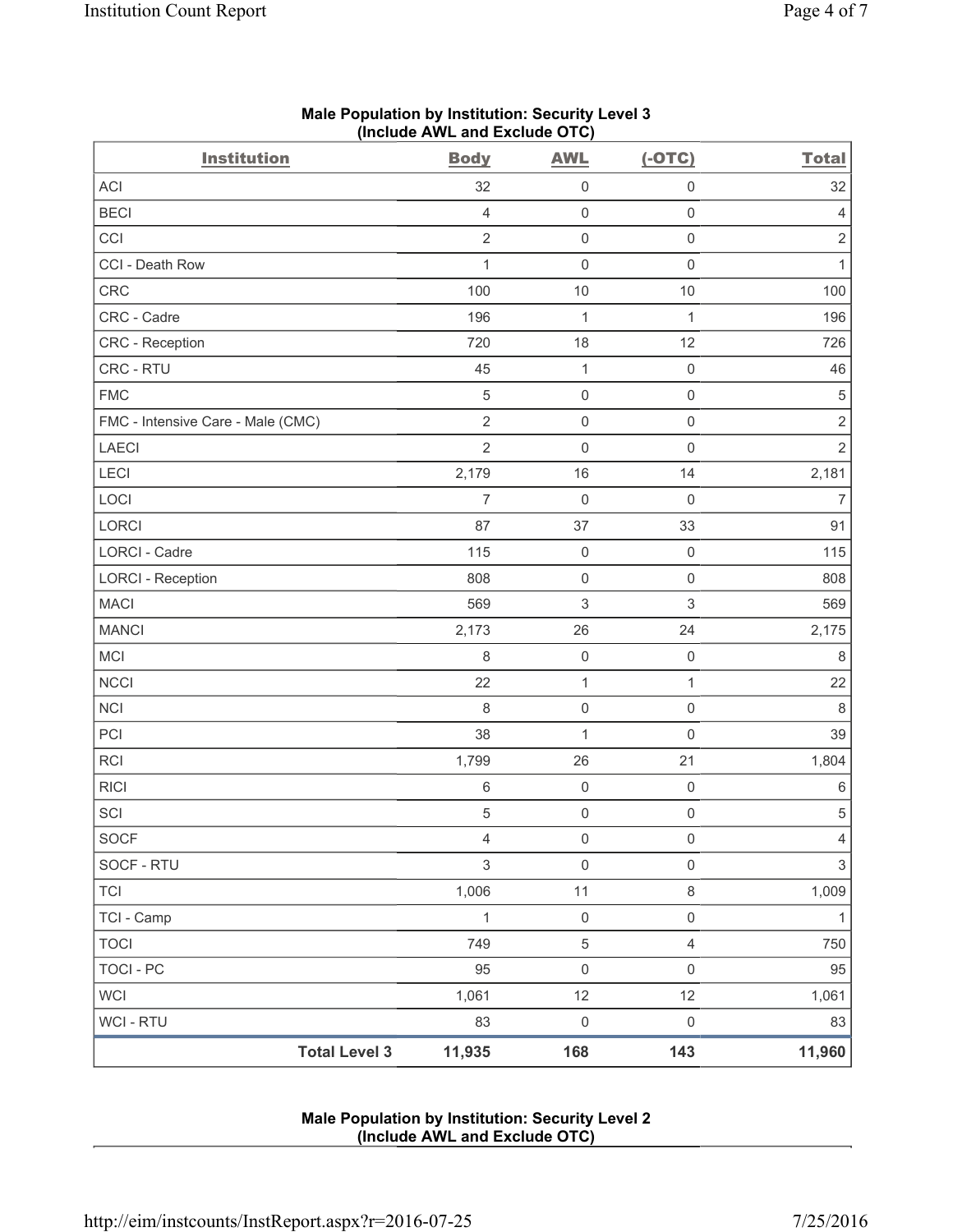| <b>Institution</b>                | <b>Body</b>               | <b>AWL</b>          | $(-OTC)$                  | <b>Total</b> |
|-----------------------------------|---------------------------|---------------------|---------------------------|--------------|
| <b>ACI</b>                        | 741                       | 4                   | $\ensuremath{\mathsf{3}}$ | 742          |
| ACI-PC                            | 84                        | $\mathsf{O}\xspace$ | $\mathsf{O}\xspace$       | 84           |
| <b>ACI - RTU</b>                  | 75                        | $\mathbf 0$         | $\mathsf 0$               | 75           |
| <b>BECI</b>                       | 1,420                     | 16                  | 14                        | 1,422        |
| CCI                               | 1,824                     | 14                  | $\,6\,$                   | 1,832        |
| <b>CRC</b>                        | 180                       | $\overline{4}$      | $\ensuremath{\mathsf{3}}$ | 181          |
| CRC - Cadre                       | 18                        | $\mathbf 0$         | $\mathbf 0$               | 18           |
| CRC - Reception                   | 237                       | 11                  | 11                        | 237          |
| CRC - RTU                         | $\,6$                     | $\mathsf{O}\xspace$ | $\mathsf 0$               | $\,6\,$      |
| CRC - Youth                       | $\mathbf{1}$              | $\mathbf{1}$        | $\mathbf{1}$              | 1            |
| <b>FMC</b>                        | $\sqrt{5}$                | $\mathsf{O}\xspace$ | $\mathsf{O}\xspace$       | $\sqrt{5}$   |
| FMC - Intensive Care - Male (CMC) | 18                        | $\mathsf{O}\xspace$ | $\mathsf{O}\xspace$       | 18           |
| GCI                               | 724                       | $\,8\,$             | $\sqrt{5}$                | 727          |
| <b>GCI-RTU</b>                    | 19                        | $\mathbf 0$         | $\mathsf{O}\xspace$       | 19           |
| <b>LAECI</b>                      | 1,120                     | 14                  | 12                        | 1,122        |
| LECI                              | 80                        | $\mathsf{O}\xspace$ | $\mathsf 0$               | 80           |
| LOCI                              | 1,290                     | 15                  | 10                        | 1,295        |
| LORCI                             | 128                       | 22                  | 18                        | 132          |
| LORCI - Cadre                     | 40                        | $\mathsf{O}\xspace$ | $\mathsf 0$               | 40           |
| <b>LORCI - Reception</b>          | 312                       | $\sqrt{2}$          | $\sqrt{2}$                | 312          |
| <b>MACI</b>                       | 81                        | $\sqrt{2}$          | $\sqrt{2}$                | 81           |
| <b>MANCI</b>                      | 37                        | $\overline{2}$      | $\overline{2}$            | 37           |
| MCI                               | 1,665                     | 22                  | 16                        | 1,671        |
| MCI - Camp                        | $\mathbf{1}$              | $\mathsf 0$         | $\mathsf 0$               | 1            |
| <b>NCCI</b>                       | 1,579                     | 12                  | $\hbox{9}$                | 1,582        |
| NCCI - Camp                       | 23                        | $\mathsf{O}\xspace$ | $\mathsf{O}\xspace$       | 23           |
| <b>NCI</b>                        | 1,625                     | 20                  | 17                        | 1,628        |
| PCI                               | 702                       | 11                  | $\,6\,$                   | 707          |
| <b>RCI</b>                        | 246                       | $\mathsf{O}\xspace$ | $\mathsf 0$               | 246          |
| <b>RICI</b>                       | 1,562                     | 21                  | 14                        | 1,569        |
| SCI                               | 878                       | 14                  | $\,8\,$                   | 884          |
| <b>TCI</b>                        | 33                        | $\mathsf{O}\xspace$ | $\mathsf{O}\xspace$       | 33           |
| <b>TOCI</b>                       | 18                        | $\mathsf{O}\xspace$ | $\mathsf{O}\xspace$       | 18           |
| <b>TOCI - PC</b>                  | $\ensuremath{\mathsf{3}}$ | $\mathsf{O}\xspace$ | $\mathsf{O}\xspace$       | $\sqrt{3}$   |
| WCI                               | 67                        | $\mathsf{O}\xspace$ | $\mathsf{O}\xspace$       | 67           |
| WCI - RTU                         | $\overline{4}$            | $\mathbf 0$         | $\mathsf 0$               | 4            |
| <b>Total Level 2</b>              | 16,846                    | 215                 | 159                       | 16,902       |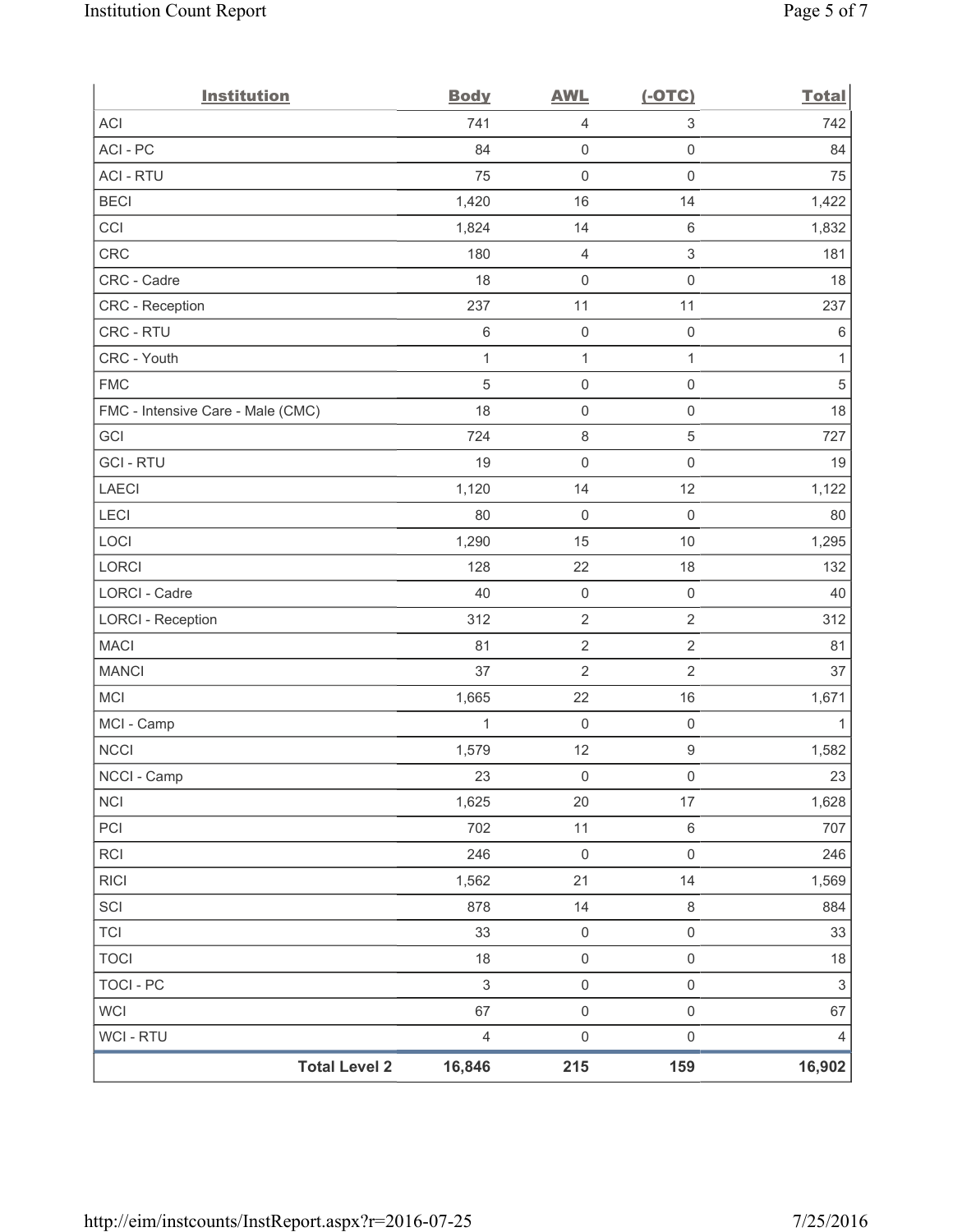| $($ molution $\overline{C}$ and $\overline{C}$ actual $\overline{C}$ is $\overline{C}$ |              |                           |                           |              |
|----------------------------------------------------------------------------------------|--------------|---------------------------|---------------------------|--------------|
| <b>Institution</b>                                                                     | <b>Body</b>  | <b>AWL</b>                | $(-OTC)$                  | <b>Total</b> |
| <b>ACI</b>                                                                             | 691          | $\ensuremath{\mathsf{3}}$ | $\overline{2}$            | 692          |
| ACI - PC                                                                               | 1            | $\mathsf 0$               | $\mathsf 0$               | 1            |
| <b>ACI - RTU</b>                                                                       | 30           | $\mathbf 0$               | $\mathsf 0$               | 30           |
| <b>BECI</b>                                                                            | 769          | 18                        | $\,8\,$                   | 779          |
| <b>BECI - Camp</b>                                                                     | 486          | $\mathsf{O}\xspace$       | $\mathsf{O}\xspace$       | 486          |
| CCI                                                                                    | 769          | 6                         | $\overline{4}$            | 771          |
| CRC                                                                                    | 70           | $\mathbf 1$               | 1                         | 70           |
| CRC - Reception                                                                        | 83           | $\mathbf 2$               | $\sqrt{2}$                | 83           |
| CRC - RTU                                                                              | $\mathbf{1}$ | $\mathsf{O}\xspace$       | $\mathsf 0$               | $\mathbf{1}$ |
| <b>FMC</b>                                                                             | 451          | 4                         | $\overline{2}$            | 453          |
| FMC - Intensive Care - Male (CMC)                                                      | 22           | $\mathsf{O}\xspace$       | $\mathsf 0$               | 22           |
| GCI                                                                                    | 506          | 11                        | $\overline{7}$            | 510          |
| GCI - Camp                                                                             | 757          | $\mathsf{O}\xspace$       | $\mathbf 0$               | 757          |
| <b>GCI - RTU</b>                                                                       | $6\,$        | $\mathsf{O}\xspace$       | $\mathsf{O}\xspace$       | $\,6\,$      |
| LAECI                                                                                  | 665          | 3                         | 1                         | 667          |
| LECI                                                                                   | $6\,$        | $\mathbf 2$               | $\sqrt{2}$                | $6\,$        |
| LECI - Camp                                                                            | 181          | $\mathsf 0$               | $\mathbf 0$               | 181          |
| LOCI                                                                                   | 988          | $\,8\,$                   | $\ensuremath{\mathsf{3}}$ | 993          |
| LORCI                                                                                  | 53           | $\overline{7}$            | $\sqrt{5}$                | 55           |
| LORCI - Cadre                                                                          | 5            | $\mathsf{O}\xspace$       | $\mathsf 0$               | 5            |
| <b>LORCI - Reception</b>                                                               | 107          | $\mathsf{O}\xspace$       | $\mathsf 0$               | 107          |
| MACI - Minimum                                                                         | 1,269        | 5                         | $\overline{4}$            | 1,270        |
| <b>MANCI</b>                                                                           | 24           | 5                         | $\ensuremath{\mathsf{3}}$ | 26           |
| MANCI - Camp                                                                           | 408          | $\mathsf 0$               | $\mathsf{O}\xspace$       | 408          |
| <b>MCI</b>                                                                             | 549          | 4                         | $\mathsf 3$               | 550          |
| MCI - Camp                                                                             | 371          | $\mathsf{O}\xspace$       | $\mathsf{O}\xspace$       | 371          |
| <b>NCCI</b>                                                                            | 827          | 14                        | $\,6\,$                   | 835          |
| NCCI - Camp                                                                            | 454          | $\mathsf{O}\xspace$       | $\mathsf{O}\xspace$       | 454          |
| <b>NCI</b>                                                                             | 819          | $\,$ 5 $\,$               | $\overline{4}$            | 820          |
| <b>OSP</b>                                                                             | $\,6\,$      | $\overline{2}$            | $\sqrt{2}$                | $\,6\,$      |
| OSP - Camp                                                                             | 101          | $\mathsf{O}\xspace$       | $\mathsf{O}\xspace$       | 101          |
| PCI                                                                                    | 1,355        | 16                        | $\,6\,$                   | 1,365        |
| <b>RICI</b>                                                                            | 1,045        | $\boldsymbol{7}$          | $\overline{4}$            | 1,048        |
| SCI                                                                                    | 1,140        | $\,6$                     | $\mathsf 0$               | 1,146        |
| <b>TCI</b>                                                                             | 40           | $\hbox{9}$                | $\,6\,$                   | 43           |
| TCI - Camp                                                                             | 406          | $\mathbf{1}$              | $\mathbf{1}$              | 406          |
| <b>TOCI</b>                                                                            | 130          | $\mathsf{O}\xspace$       | $\mathsf{O}\xspace$       | 130          |
| WCI - RTU                                                                              | $\mathbf{1}$ | $\mathsf{O}\xspace$       | $\mathsf{O}\xspace$       | $\mathbf{1}$ |

**Male Population by Institution: Security Level 1 (Include AWL and Exclude OTC)**